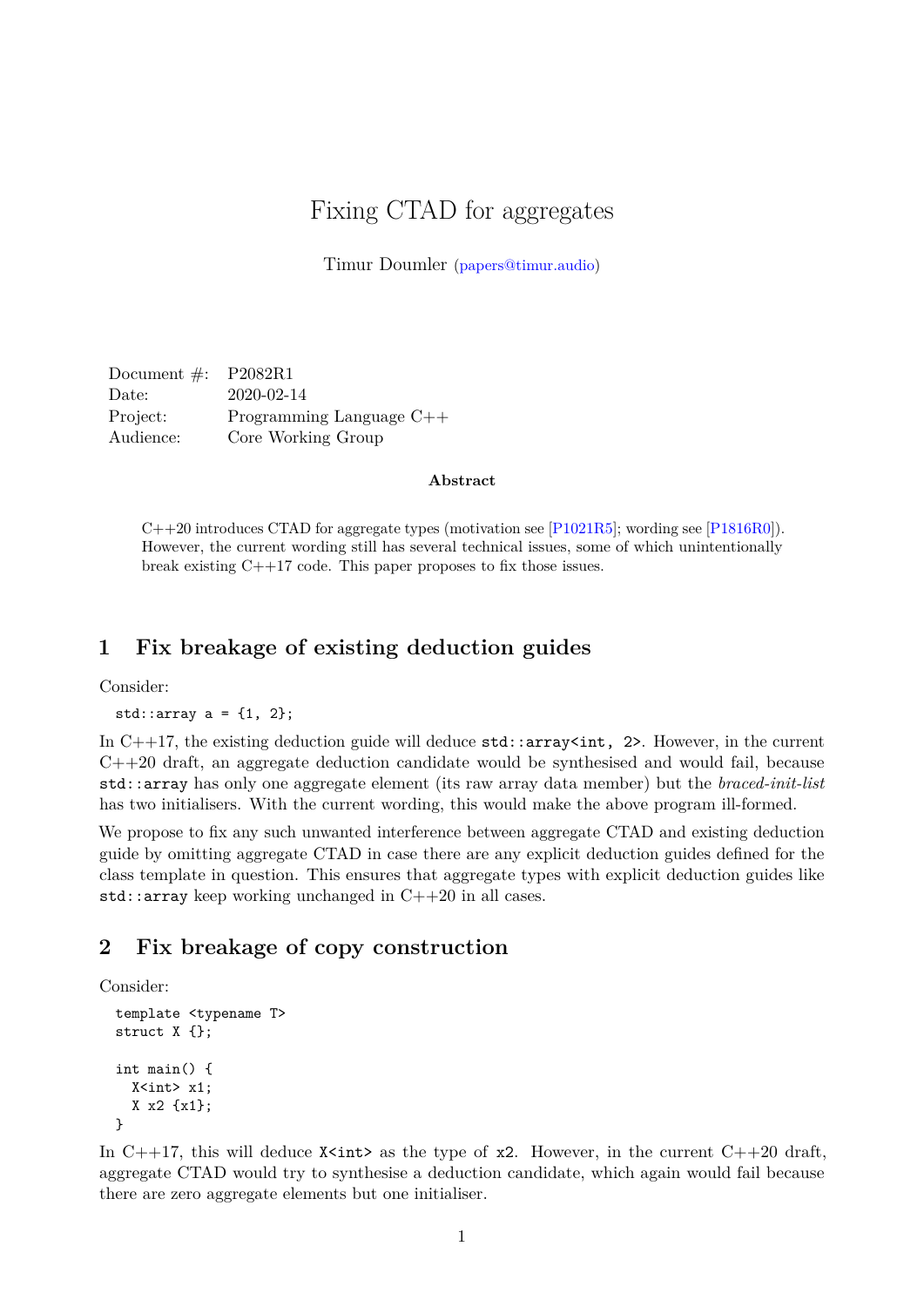We propose to fix this by removing the aggregate deduction candidate from the overload set in case an element of the *initializer-list* does not have a corresponding aggregate element that it initialises, instead of making the program ill-formed.

## **3 Fix deduction for aggregates with elements of array type**

### **3.1 Allow deduction of array size**

Consider a type with a data member of array type for which we want to perform aggregate CTAD:

```
template <typename T, std::size_t N>
struct A {
  A array[N];
};
```
The expectation is that the following declarations should work:

```
A a1 = {{1, 2, 3}}; // should deduce A<int, 3>
A a2 = \{\text{``meow''}\}; // should deduce A < const char, 5>
```
Unfortunately, neither of these work in the current  $C++20$  draft, because the parameter of the synthesised aggregate deduction candidate is subject to array-to-pointer decay, and therefore the synthesised candidate is useless.

We propose to fix this by specifying that, if the aggregate element being deduced is of array type, and the initialiser can be used to initialise an array (i.e. it is a *braced-init-list* or a string literal), we use a reference to array (instead of just array) for the corresponding parameter type in the aggregate deduction candidate. As a result, the parameter is no longer subject to array-to-pointer decay, and its array bound can be used to deduce the array bound of the data member.

### **3.2 Allow brace elision if array size is known**

Consider:

```
template <typename T>
struct B {
  T array[2];
};
```
 $B b = \{0, 1\};$ 

In the current C++20 draft, this code will not compile, because brace elision is not considered for aggregate elements of dependent type. This rule was originally introduced because in general, if the type of the aggregate element is unknown, it is unknown whether it is itself a subaggregate, and if so, how many elements it has. Therefore, the compiler cannot know how to interpret the initialiser list if brace elision is possible.

However, the "brace elision is not considered for any element of dependent type" wording feels unnecessarily restrictive. In the case of an array member, the number of subaggregate elements is always equal to the size of the array. If the size of the array is known, then the number of subaggregate elements is known, too. It is therefore possible to consider brace elision even if we haven't yet deduced the array type, resulting in code that works the way the user would expect.

We propose to relax the above rule to say that brace elision is not considered for any element of dependent non-array type or of array type with a dependent bound.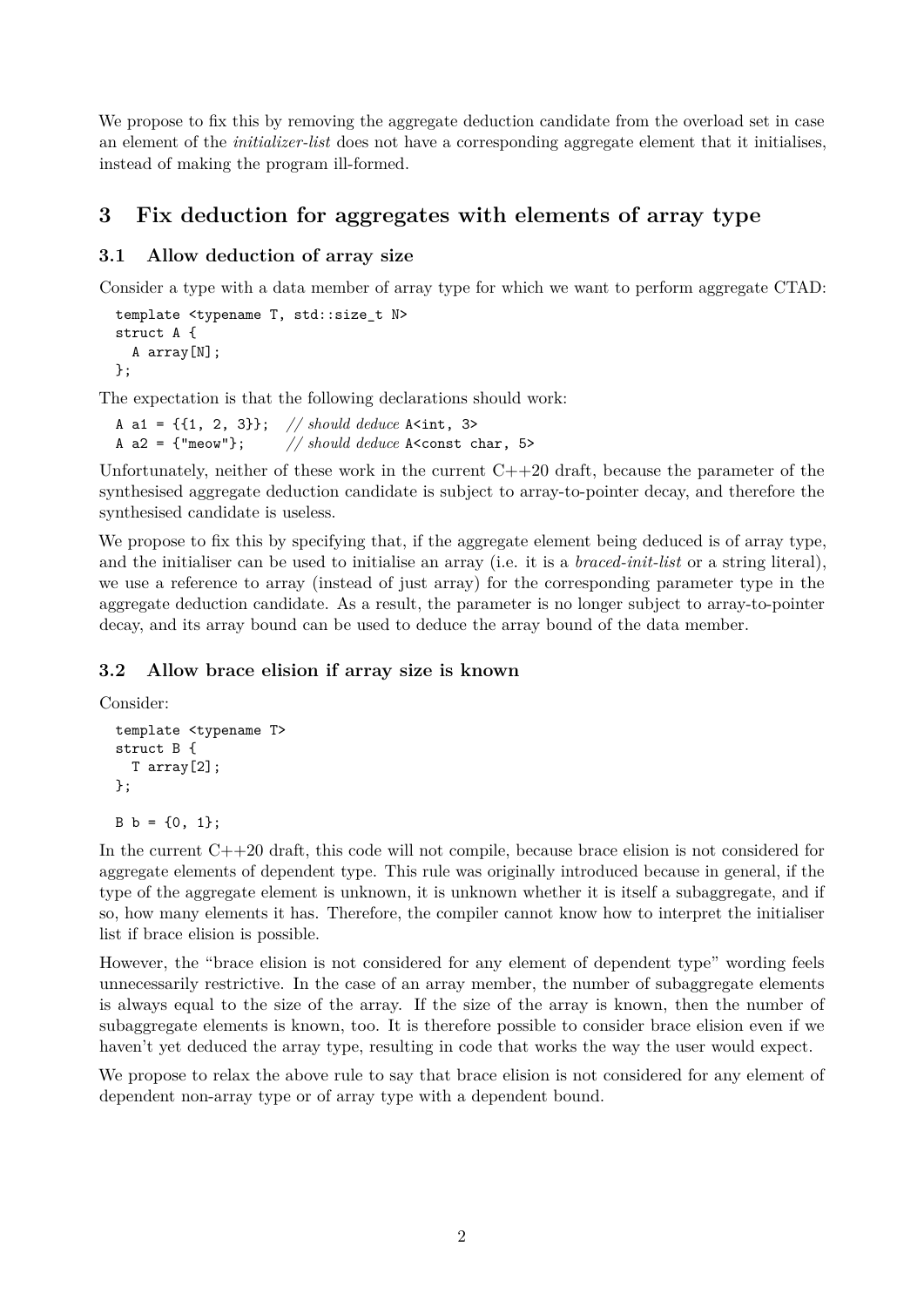## **4 Fix interaction between aggregate CTAD and pack expansion**

#### **4.1 Trailing pack expansion**

Consider:

```
template<typename... T>
struct C : T... {};
C \subset = \{[]{ return 1; },
  []{ return 2; }
};
```
This is an aggregate with a variadic number of aggregate elements. Since the initialiser list contains two elements, the expectation is that those two elements would be used to initialise two aggregate elements, which become the two base classes of C. In other words, aggregate CTAD should synthesise a deduction guide that achieves the same effect as

```
template<typename... T>
C(T...) \rightarrow C < T...
```
However, the current wording ("Let  $x_1, ..., x_n$  be the elements of the *initializer-list* [...] For each  $x_i$ , let  $e_i$  be the corresponding element of C that would be initialized by  $x_i$ ") is under-specified for this case. It seems to suggest that either, the ill-formed deduction guide

```
template<typename... T>
C(T, T) \rightarrow C < T ... >;
```
is produced instead, or that deduction fails because there is no such element of C. Both interpretations lead to a wrong result.

We propose to fix this by specifying that if the last element of the aggregate is a trailing pack expansion, it is assumed to correspond to all remaining elements of the initialiser list.

#### **4.2 Non-trailing pack expansion**

Consider:

```
template<typename... T>
struct C : T... {
  std::any a;
};
C \subset = \{[[[][][[][][[][][][][][][][][][][][][][][][][][][][][][][][][][][][][][][][]{ return 2; } // does this initialise a base class, or the member a?
};
```
Similar to the previous issue, the current wording is under-specified for this case. If the aggregate elements contain a non-trailing parameter pack, it is ambiguous which initialisers should correspond to which aggregate elements, and deduction should fail.

We propose wording that specifies the synthesised aggregate deduction guide to behave like

```
template<typename... T>
C(T..., std::any -> C<T... >;
```
which is ill-formed, because the non-trailing  $T...$  is deduced to an empty pack, and then the deduction guide fails to match due to an arity mismatch.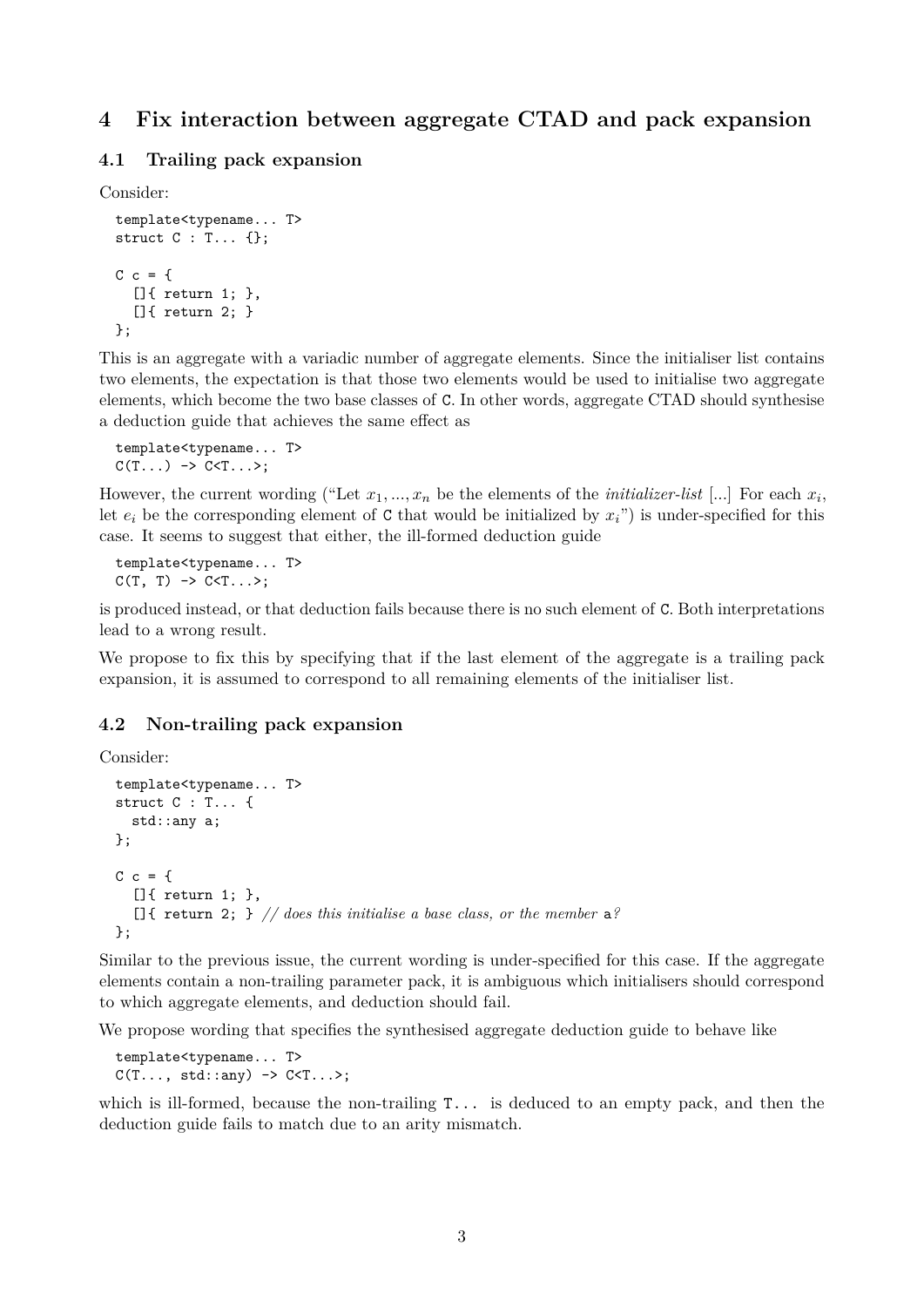#### **4.3 Conflicting deduction from pack expansions**

Consider a case where the aggregate elements contain a parameter pack deduced from multiple places in the initialiser list:

```
template <typename... T>
struct C : std::tuple<T...>, T... {};
```
C c = {std::tuple<A, B, C>{}, {}, {}};

What should happen in this case? If the above was regular function template argument deduction, it would deduce a pack arity of 3 from  $\text{std::tuple} \leq A$ , B, C, but a pack arity of 2 from the subsequent template arguments. The program would then be ill-formed because of conflicting deduction. The current wording for aggregate CTAD behaves in the same way.

However we argue that this is the wrong model for aggregate CTAD, because in aggregate initialisation, unlike in a function call, any number of trailing initialisers can be omitted. This should be fine, as long as those omitted initialisers are not needed for deducing the pack arity because it was already deduced by preceding initialisers.

Similarly, this initialisation should work as well:

 $C c = \{ std: : tuple < A, B, C > \{\}, A \{\}, B \{\} \};$ 

In the model we propose, the first initialiser deduces the pack arity to 3 and the template parameters to A, B, C. The trailing initialisers deduce A and B for the first two template parameters, but don't attempt to deduce the pack arity again, because it was already deduced.

However, the following code should be ill-formed:

 $C c = \{ std::tuple < A, B, C > \{\}, A\{\}, D\{\}\};$ 

even if D is implicitly convertible to B, because now the initialisers deduce conflicting types (B vs. D) for the second template parameter, rather than just a different pack arity.

### **5 Proposed wording**

The proposed changes are relative to the  $C_{++}$  working paper [\[N4849\]](#page-5-2).

Modify [over.match.class.deduct], paragraph 1, as follows:

In addition, if C is defined and its definition satisfies the conditions for an aggregate class ([dcl.init.aggr]) with the assumption that any dependent base class has no virtual functions and no virtual base classes, and the initializer is a non-empty *braced-init-list* or parenthesized *expression-list*, and there are no *deduction-guide*s for C, the set contains an additional function template, called the *aggregate deduction candidate*, defined as follows. Let *x*1*, ..., x<sup>n</sup>* be the elements of the *initializer-list* or *designated-initializer-list* of the *braced-init-list*, or of the *expression-list*. For each *x<sup>i</sup>* , let *e<sup>i</sup>* be the corresponding aggregate element of C or of one of its (possibly recursive) subaggregates that would be initialized by *x<sup>i</sup>* ([dcl.init.aggr]) if:

- brace elision is not considered for any aggregate element that has a dependent non-array type or an array type with a value-dependent bound, and
- each non-trailing aggregate element that is a pack expansion is assumed to correspond to no elements of the initializer list, and
- a trailing aggregate element that is a pack expansion is assumed to correspond to all remaining elements of the initializer list (if any).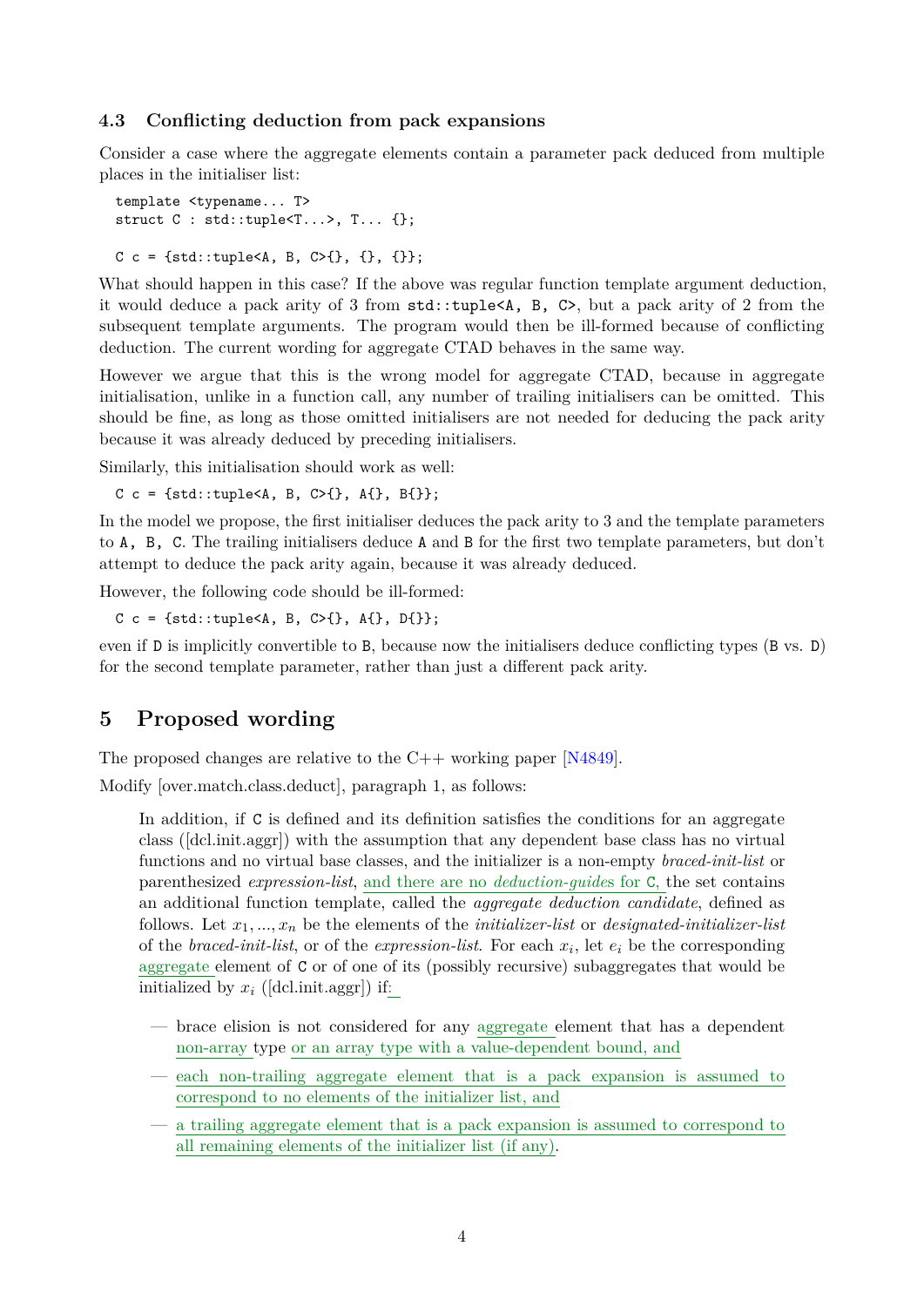If there is no such aggregate element  $e_i$  for any  $x_i$ , the program is ill-formed the aggregate deduction candidate is not added to the set. The aggregate deduction candidate is derived as above from a hypothetical constructor  $C(T_1, ..., T_n)$ , where:

- $\frac{1}{\pi}$  is of array type and  $x_i$  is a *braced-init-list* or string literal,  $T_i$  is an rvalue reference to the declared type of *e<sup>i</sup>* , and
- <u>otherwise,</u>  $\mathbf{r}_i$  is the declared type of the element  $e_i$

except that additional parameter packs of the form  $P_j$ ... are inserted into the parameter list in their original aggregate element position corresponding to each non-trailing aggregate element of type  $P_i$  that was skipped because it was a parameter pack, and the trailing sequence of parameters corresponding to a trailing aggregate element that is a pack expansion (if any) is replaced by a single parameter of the form  $T_n$ ...

Modify [over.match.class.deduct], paragraph 4, as follows:

Initialization and overload resolution are performed as described in [dcl.init] and [over.match.ctor], [over.match.copy], or [over.match.list] (as appropriate for the type of initialization performed) for an object of a hypothetical class type, where the guides of the template named by the placeholder are considered to be the constructors of that class type for the purpose of forming an overload set, and the initializer is provided by the context in which class template argument deduction was performed. As an exception, The following exceptions apply:

- Tthe first phase in [over.match.list] (considering initializer-list constructors) is omitted if the initializer list consists of a single expression of type *cv* U, where U is, or is derived from, a specialization of the class template directly or indirectly named by the placeholder.
- During template argument deduction for the aggregate deduction candidate, the number of elements in a trailing parameter pack is only deduced from the number of remaining function arguments if it is not otherwise deduced.

In [over.match.class.deduct], paragraph 5, append to the example as follows:

```
template <typename... T>
struct Types {};
template <typename... T>
struct F : Types < T... >, T... {};
struct X {};
struct Y {};
struct Z {};
struct W { operator Y(); };
F f1 = {Types<X, Y, Z>{}, {}, {}}; // OK, F<X, Y, Z> deduced
F f2 = {Types<X, Y, Z>{}, X{}, Y{}}; // OK, F<X, Y, Z> deduced
F f3 = {Types<X, Y, Z>{}, X{}, W{}}; // error: conflicting types deduced; operator Y not
considered
```